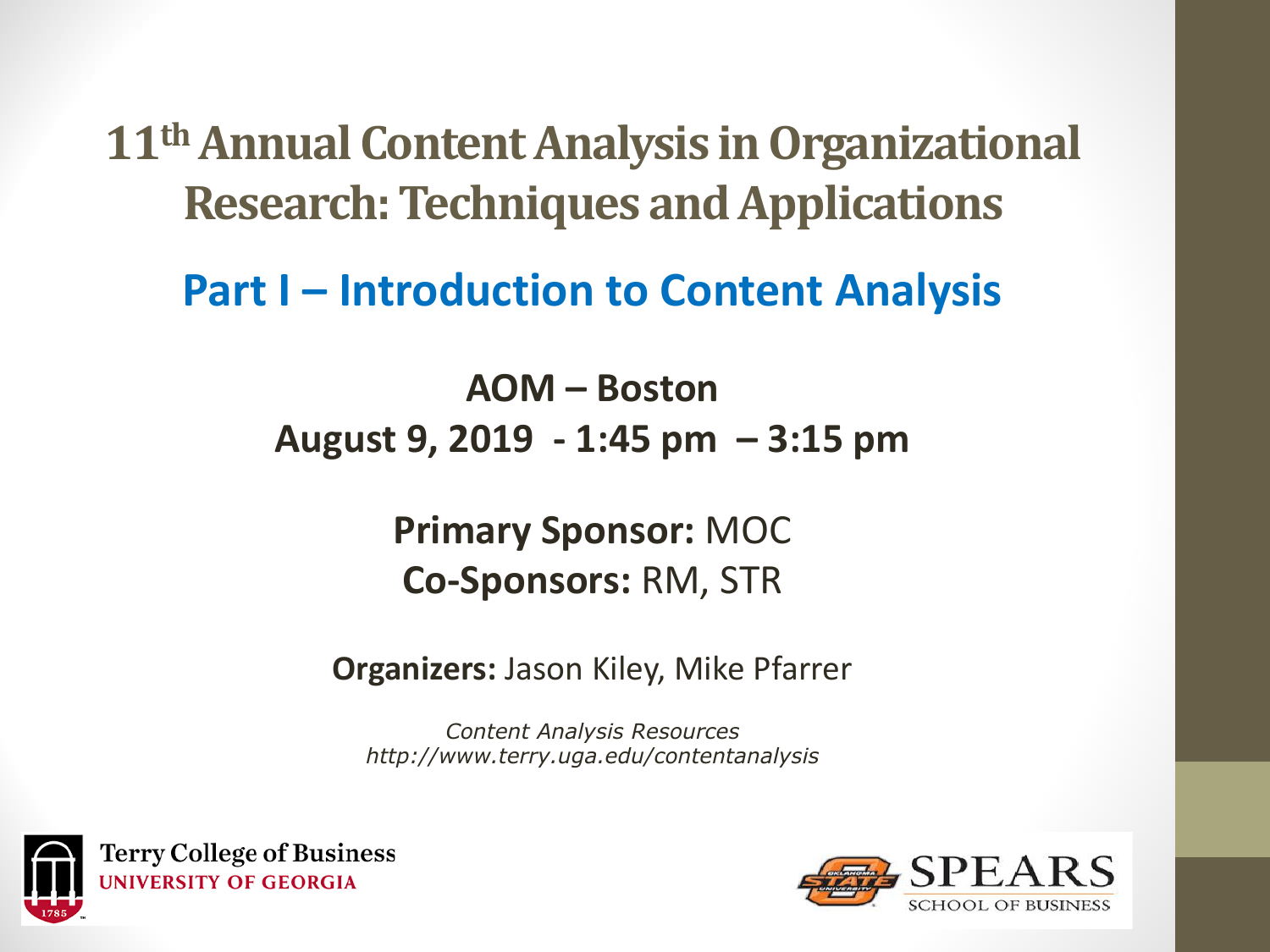# **Content Analysis Website:** http://www.terry.uga.edu/contentanalysis

#### UNIVERSITY OF GEORGIA Search UGA website  $\sim$ **II. TERRY COLLEGE OF BUSINESS Content and Textual Analysis** Terry College v Research & Methodology + Workshops -**Resources & Publications \***

# What is content analysis?

Content analysis is a research technique used to make replicable and valid inferences by interpreting and coding textual material. By systematically evaluating texts (e.g., documents, oral communication, and graphics), qualitative data can be converted into quantitative data. Although the method has been used frequently in the social sciences, only recently has it become more prevalent among organizational scholars.

This site is offered as a resource by the Department of Management at the Terry College of Business, University of Georgia. Dr. Mike Pfarrer, professor at the Terry College, has published award-winning research using content analysis techniques, and he is co-organizer of an annual workshop on content analysis. If you'd like to learn more about content analysis, its applications for research, and its implications for business, please contact Dr. Pfarrer.

#### **Workshops &** Research & Methodology **Resources & Publications Presentations** Learn more about scholars who utilize content Learn more about content analysis resources on analysis techniques and to see an overview of the Internet and to see a reference list of books and Researchers convene annually for a Content content analysis methodology. iournal articles. Analysis Professional Development Workshop in conjunction with the Academy of Management Learn More Learn More Annual Conference. This year's conference will be held Friday, August 3. 2012 in Boston, MA. **Learn More**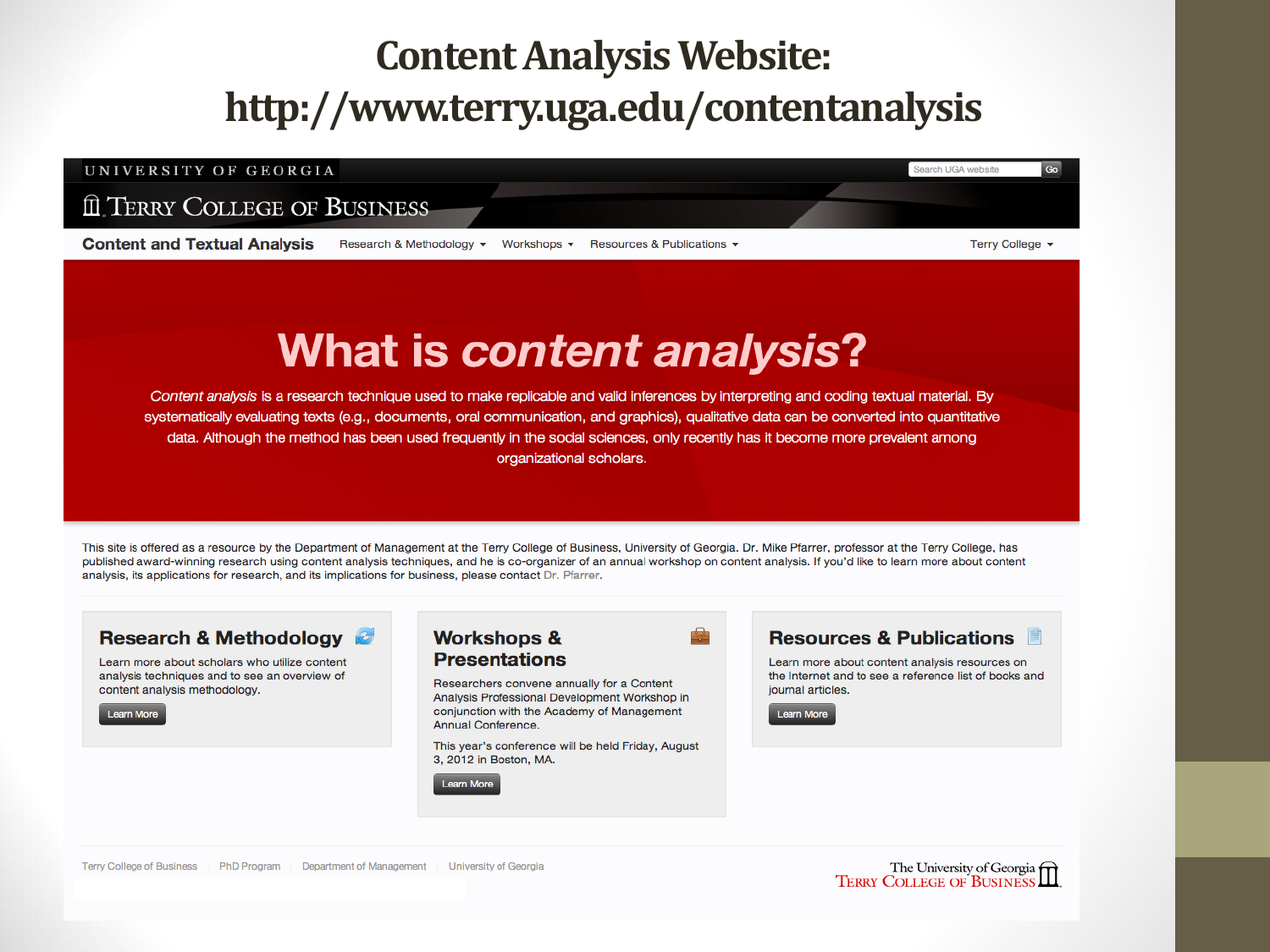**Content Analysis in Organizational Research: Part I—Content Analysis Presentations** 

- **Joseph Harrison,** Texas Christian University
	- *Language Tools and Validation*
- **Aaron McKenny,** University of Indiana
	- *Words Can Weight*
- **Laura Nelson,** Northeastern University
	- *Measuring Meaning in Big Data*
- **Tim Hubbard,** University of Notre Dame
	- *CATA Advances Using Machine and Deep Learning*





**Terry College of Business JNIVERSITY OF GEORGIA**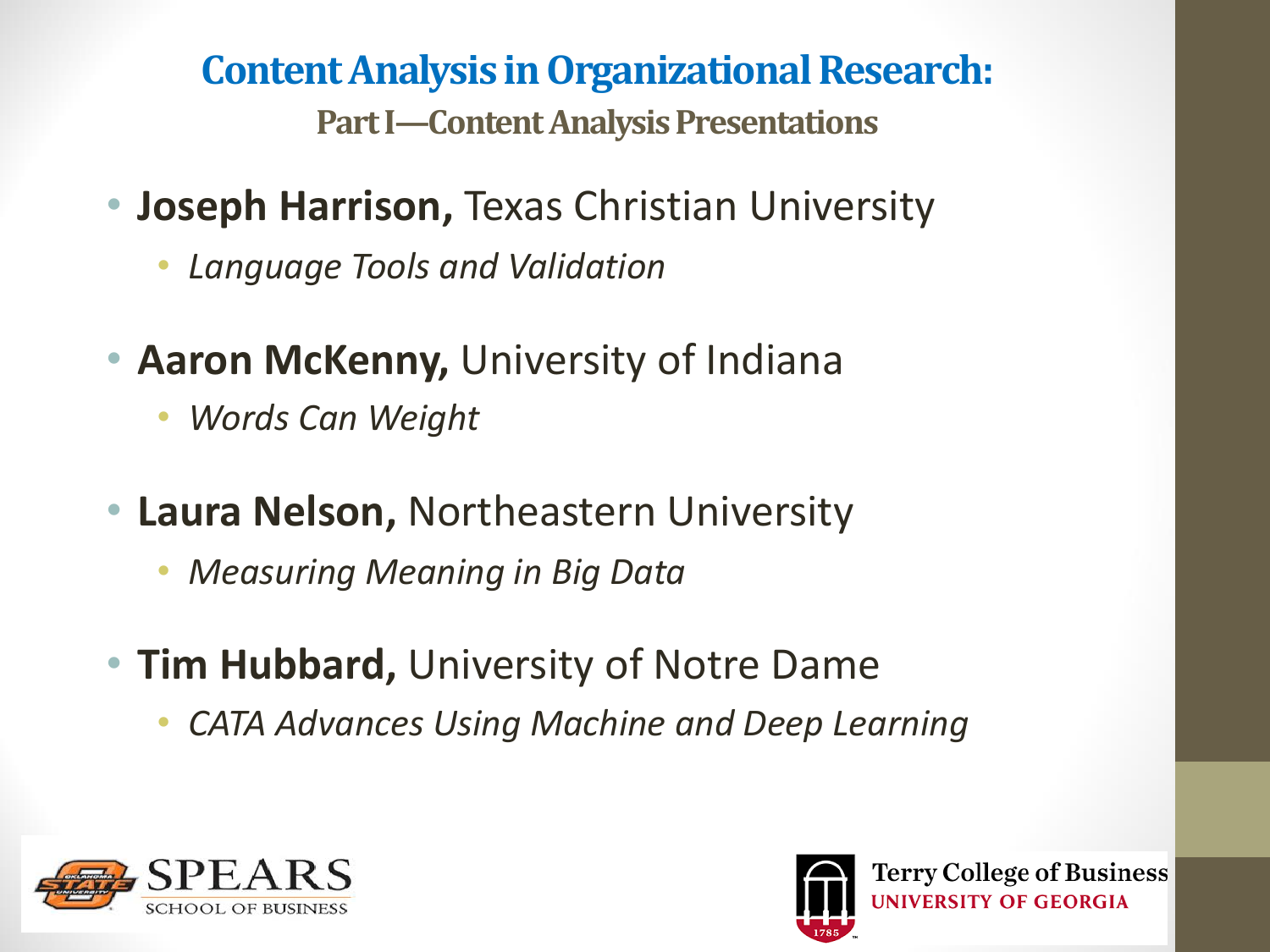**Content Analysis in Organizational Research: Techniques and Applications** 

**Part II – Proposal Feedback**

**AOM – Boston August 9, 2019 - 3:15 pm – 4:45 pm**

> **Primary Sponsor:** MOC **Co-Sponsors:** RM, STR

**Organizers:** Mike Pfarrer, Jason Kiley

*Content Analysis Resources http://www.terry.uga.edu/contentanalysis*